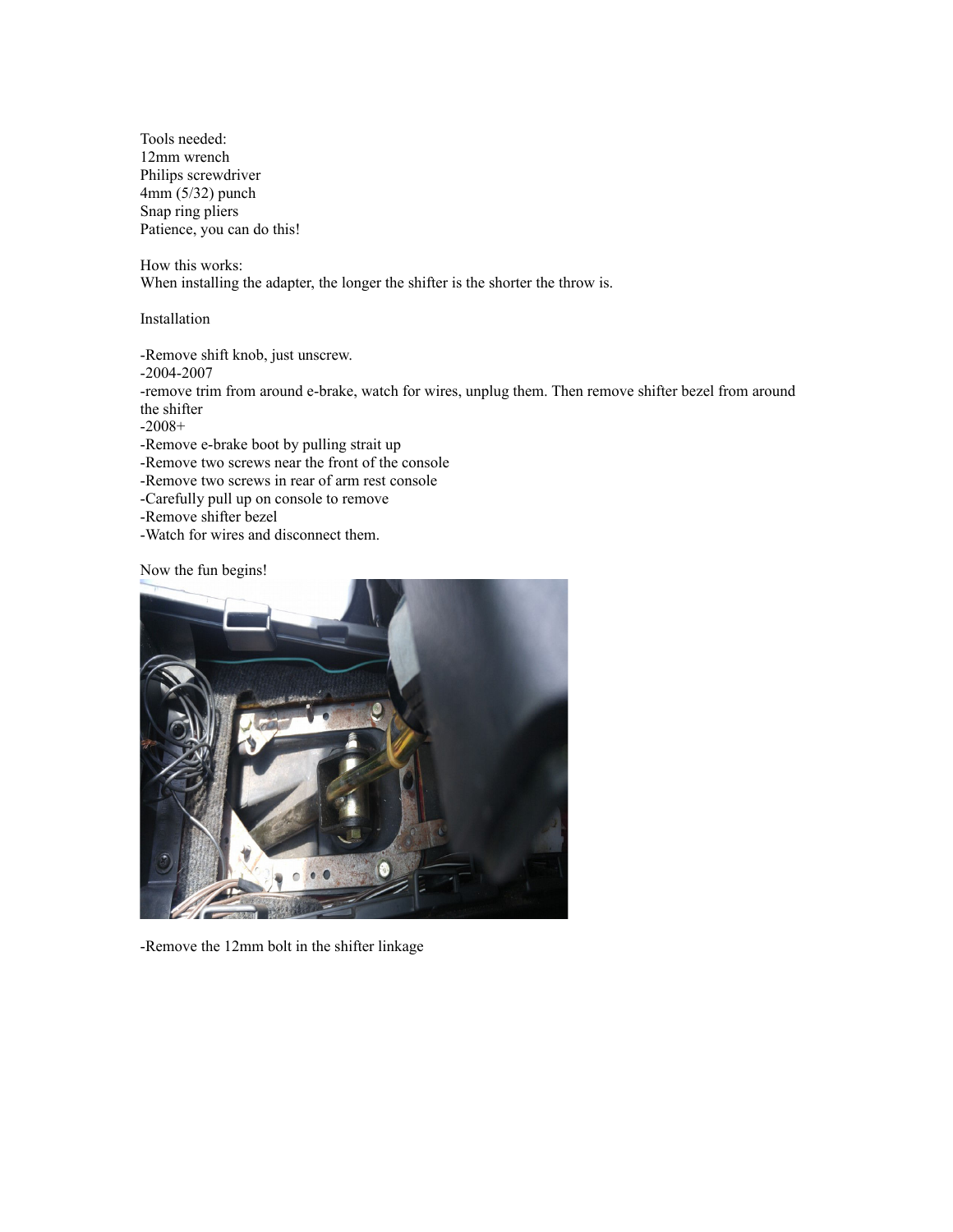

-Using the snap ring pliers remove that pesky snap ring



-Once that is out, pull shifter straight up, the plastic bushing and 2 O rings will come out -Keep snap ring, plastic bushing and O rings

-Steady shifter against body of car, use a friend or a piece of wood.

-Use 4mm (5/32) punch and punch out pin in plastic ball

-Once out, attach GNP Short Shifter Adapter.